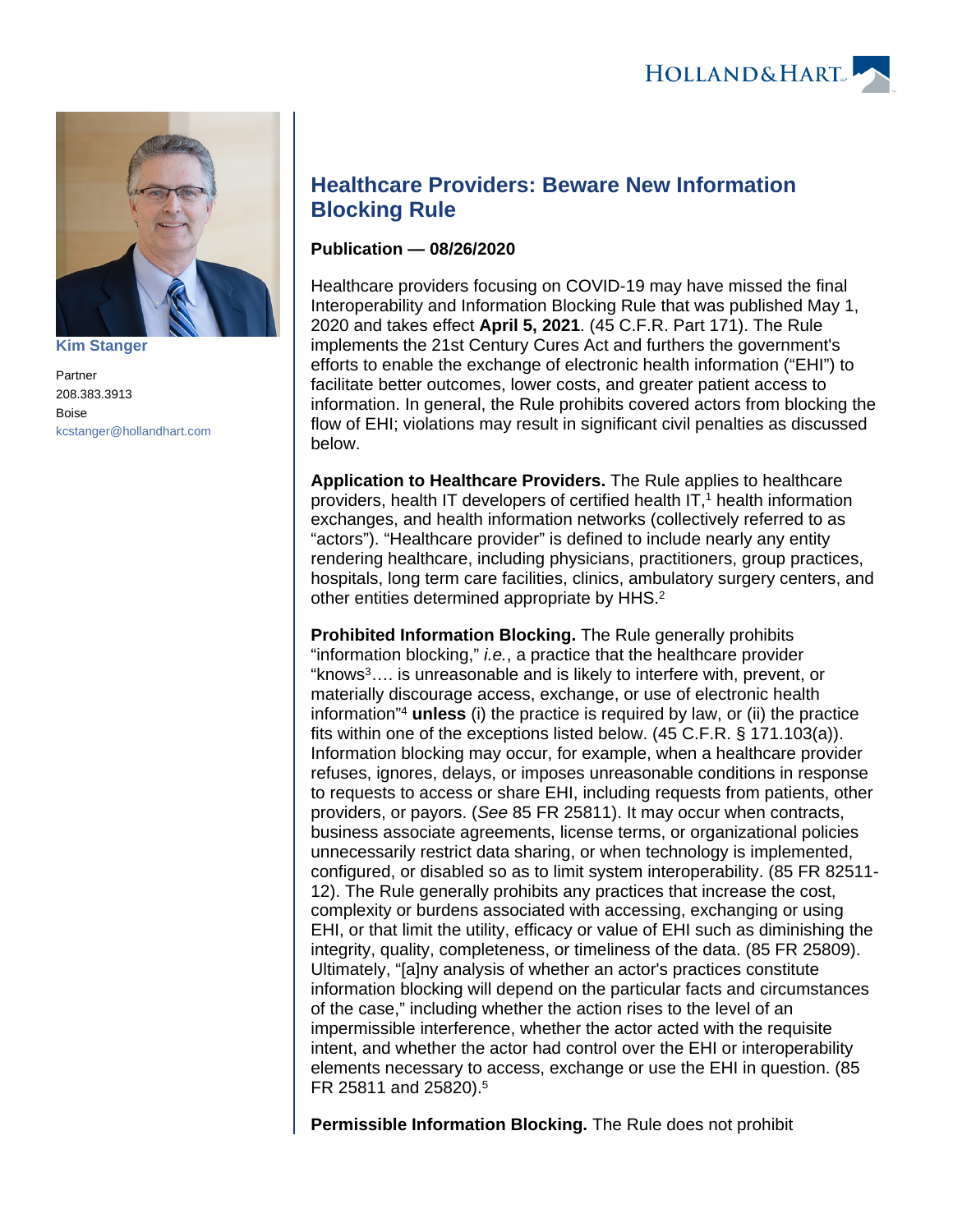

information blocking in the following circumstances:

**1. The practice is required by law,** including federal or state statutes, regulations, court orders, administrative decisions, etc. For example, healthcare providers may not share or allow access to EHI in a manner that violates HIPAA or similar state privacy laws. To trigger this defense to information blocking, however, the law must require the relevant conduct; actions that are taken pursuant to, but are not actually required by, applicable laws will not necessarily be protected. (85 FR 25794). As explained by HHS

we do not require the disclosure of EHI in any way that would not … be permitted under the HIPAA Privacy Rule (or other Federal or State law). However, if an actor is permitted to provide access, exchange, or use of EHI under the HIPAA Privacy Rule (or any other law), then the information blocking provision would require that the actor provide that access, exchange or use of EHI so long as the actor is not prohibited by the law from doing so (assuming that no exception is available to the actor).

(85 FR 25812).

**2. The healthcare provider did not know** that the practice was "unreasonable and is likely to interfere with, prevent, or materially discourage access, exchange, or use of electronic health information." This knowledge/intent element will be an important defense for healthcare providers. The OIG has confirmed that it "will not bring enforcement actions against actors who OIG determined made innocent mistakes (*i.e.*, lack the requisite intent for information blocking)." (85 FR 22984).

**3. The provider fits within a regulatory exception.** The Rule includes eight exceptions — practices that HHS has determined to be reasonable and necessary even though they may interfere with information sharing. These exceptions function as safe harbors: so long as the healthcare provider's practice satisfies all of the specific, often technical elements of the relevant exception, the practice will not constitute prohibited information blocking. Failure to satisfy an exception does not necessarily mean that the provider has engaged in information blocking; instead, the provider's compliance would depend on the facts of the situation. (85 FR 25820). Five of the exceptions apply to the failure or refusal to fulfill requests to access, exchange or use EHI; three of the exceptions apply to situations in which the actor's conditions on access, exchange or use may interfere with data sharing.

**(a) Preventing harm.** A healthcare provider may block EHI if he or she has a reasonable belief that the practice will substantially reduce a risk of harm to a patient or other person, e.g., to avoid the risk that corrupt or inaccurate data will be incorporated in the patient's electronic health record, or upon a determination by a licensed healthcare professional that disclosure is likely to endanger life or physical safety of the patient or others. (See 84 FR 7524). The regulation has specific criteria that must be satisfied when evaluating the reasonableness of the practice and the risk of harm. (45 C.F.R. §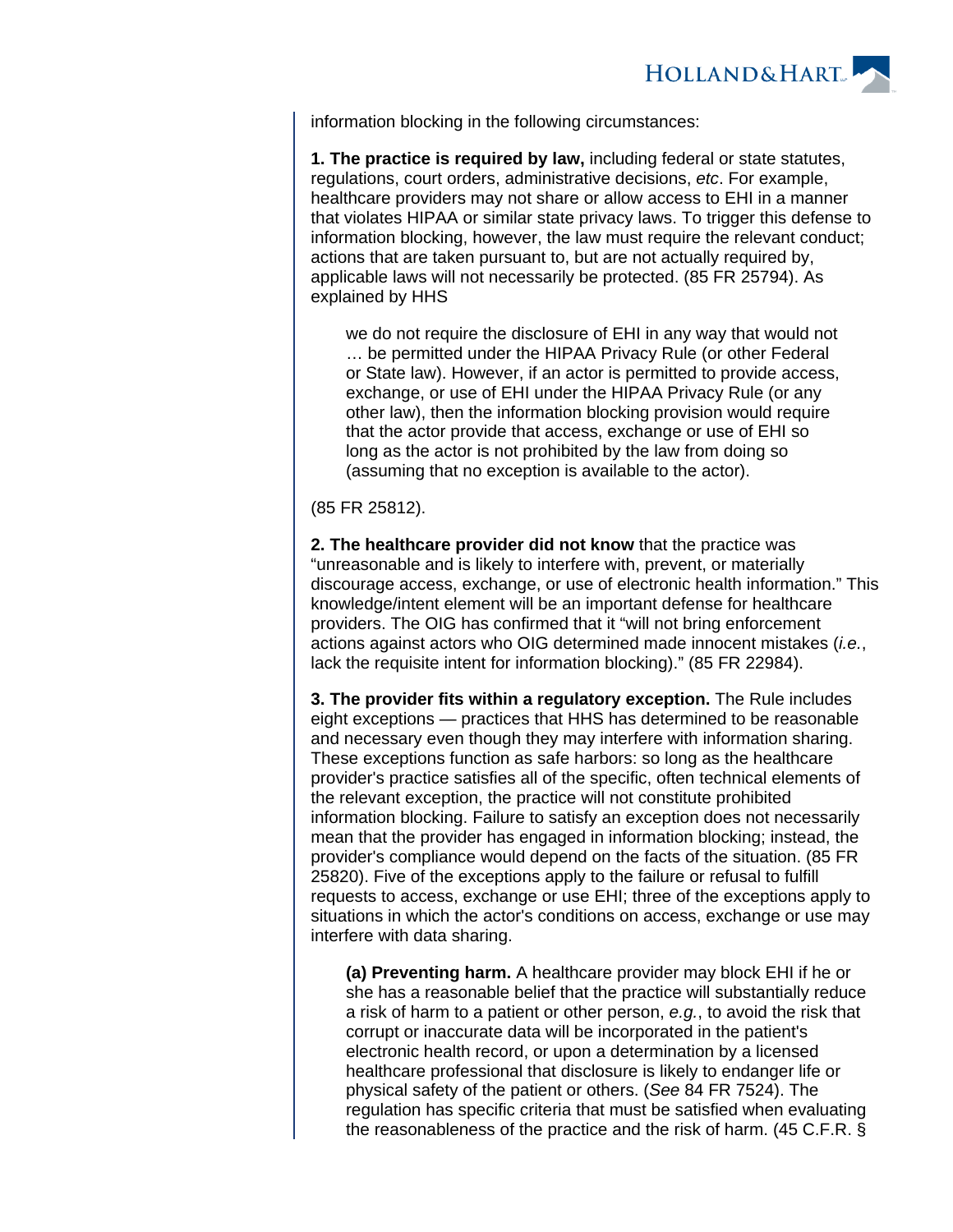

171.201; see 85 FR 25821-44).

**(b) Protecting the patient's privacy.** A healthcare provider may block EHI if (i) state or federal privacy laws impose preconditions to access that have not been satisfied; (ii) HIPAA allows the provider to deny access to the individual; or (iii) the patient has requested that her/his information not be shared. In each of these situations, the provider must satisfy additional regulatory conditions. (45 C.F.R. § 171.202; see 85 FR 25844-25859).

**(c) Protecting the security of the EHI.** A healthcare provider may block EHI if necessary to safeguard the confidentiality, integrity and availability of the EHI consistent with (i) its organizational security policies or (ii) a specific determination that there are no reasonable, less obstructive alternatives to secure the EHI. (45 C.F.R. § 171.203; see 85 FR 25859-65).

**(d) Access is infeasible.** A healthcare provider may block access to EHI if (i) extraordinary circumstances beyond its control prevent the provider from fulfilling the request; (ii) the provider cannot segregate the requested EHI from other information that is not subject to access; or (iii) the provider demonstrates that responding to the request is not feasible due to, e.g., the type of information, cost, available resources, control of the relevant platform, etc. Within ten (10) days of the request, the provider must notify the requestor in writing of the reason for failing to provide the access requested. (45 C.F.R. § 171.204; see 85 FR 25865-70).

**(e) Maintenance and improvement.** A healthcare provider may temporarily block access to EHI if necessary for maintenance and improvement of the health IT. (45 C.F.R. § 171.205; see 85 FR 25870-75).

**(f) Content and manner.** A healthcare provider must generally provide access to the EHI content in the manner requested unless the provider is technically unable to fulfill the request or cannot reach agreeable terms with the requestor to fulfill the terms; however, the limits on fees or licenses described below do not apply. If the provider cannot grant access as requested or agreed, the provider must take reasonable steps to fulfill the request in an alternative manner consistent with specified technical standards. (45 C.F.R. § 171.301; see 85 FR 25875-79).

**(g) Fees.** A healthcare provider may charge reasonable fees for accessing, exchanging or using EHI so long as they are based on the provider's costs and applied in a non-discriminatory manner as more fully described in the regulations. (45 C.F.R. § 171.302; see 85 FR 25879-88).

**(h) Licensing.** A healthcare provider may license interoperability elements so long as the provider begins licensing negotiations within ten days from the request and the license satisfies specified regulatory standards. Among other things, any royalty must be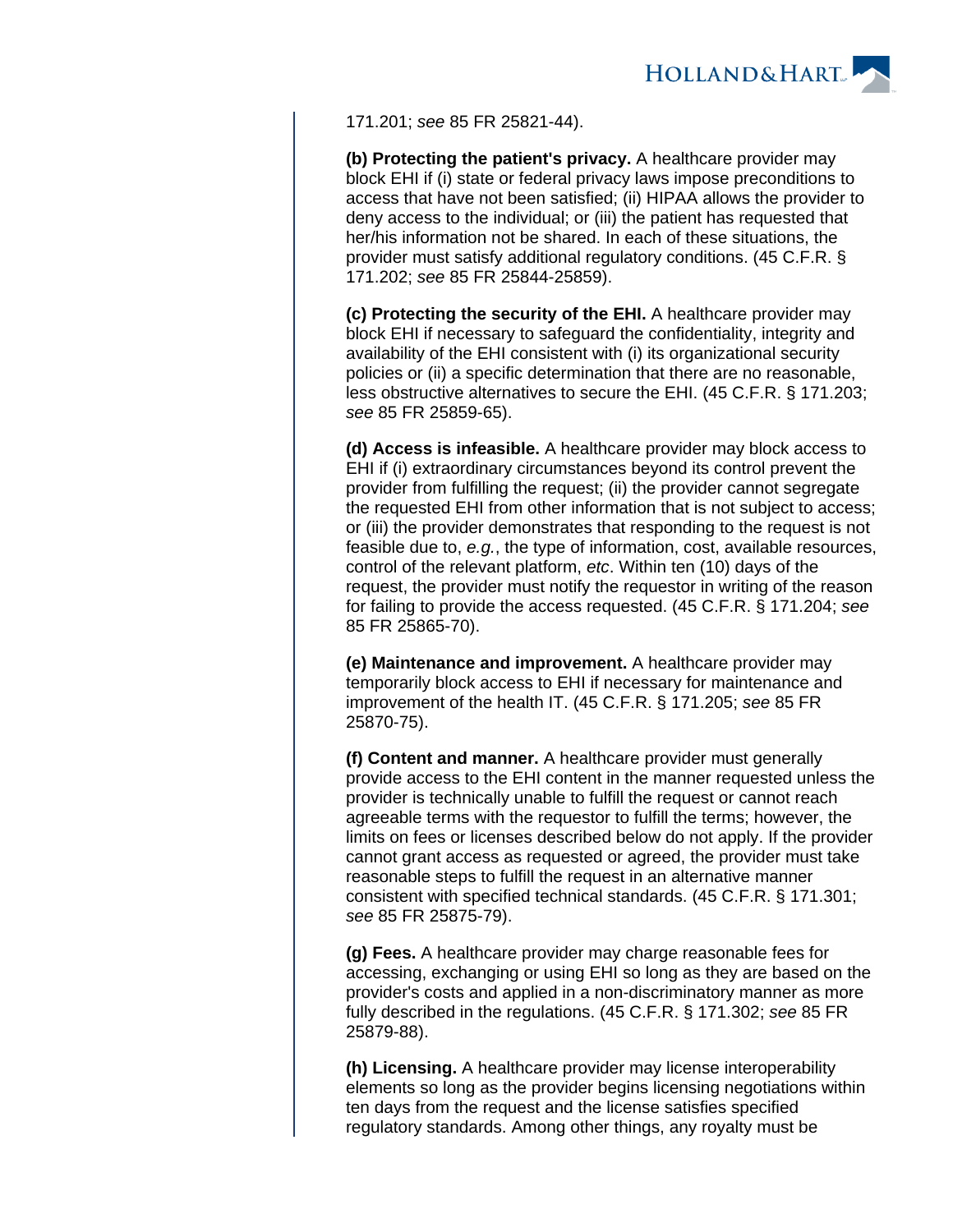

reasonable, and the license terms must be non-discriminatory. (45 C.F.R. § 171.303; see 85 FR 25888-97).

**Penalties.** On April 24, 2020, the Office of Inspector General ("OIG") published a proposed rule that would allow the OIG to impose a fine of up to \$1,000,000 for information blocking. (85 FR 22979; proposed 42 C.F.R. § 1003.1410). Under the proposed rule, the OIG would consider the following factors in determining the amount of the penalty: (i) the nature and extent of the information blocking; (ii) the resulting harm, including (a) the number of patients affected, (b) the number of providers affected, and (c) the number of days the information blocking persisted. (85 FR 22991; proposed 42 C.F.R. § 1003.1420). In the meantime, persons wishing to submit an information blocking complaint may do so through the HealthIT.gov website at [https://www.healthit.gov/topic/information-blocking.](https://www.healthit.gov/topic/information-blocking)

**What You Must Do.** April 5 is just around the corner. Providers and other actors should begin not to prepare for and implement the new rule by doing the following:

- **Take advantage of the new rule.** Providers should determine how the new Rule may benefit them by allowing them to obtain access to previously unavailable patient information. They should identify the information they may need to provide care more effectively and compete more efficiently. Savvy providers may differentiate themselves by being able to collect and utilize the improved flow of information for the benefit of their patients.
- **Identify and educate stakeholders.** The new Rule may affect many departments within a healthcare organization, including information technology, medical records, marketing, compliance, contracting, and more. Providers should identify and educate those persons and departments that will be responsible for making and responding to requests.
- **Review EHI practices.** Providers will need to review and update their policies and practices concerning requests for access by patients and third parties to avoid any information blocking issues. Among other things, they should ensure that their policies and practices do not inappropriately delay or impose unreasonable restrictions or roadblocks to information sharing. They should also establish processes for evaluating and responding to requests to access information and appropriate costs or limitations associated with such access. They should identify system capabilities as well as limitations that may justify a denial of a request to share information.
- **Review EHI system functionality.** Providers should review the functionality of their EHI platforms to ensure that that have not configured or disabled functionality in a way that would constitute information blocking. If necessary, they may need to enable previously unused functionality.
- **Review contracts for offending terms.** Providers should review their contracts relevant to EHI to ensure that they do not contain terms that would trigger the information blocking rule, including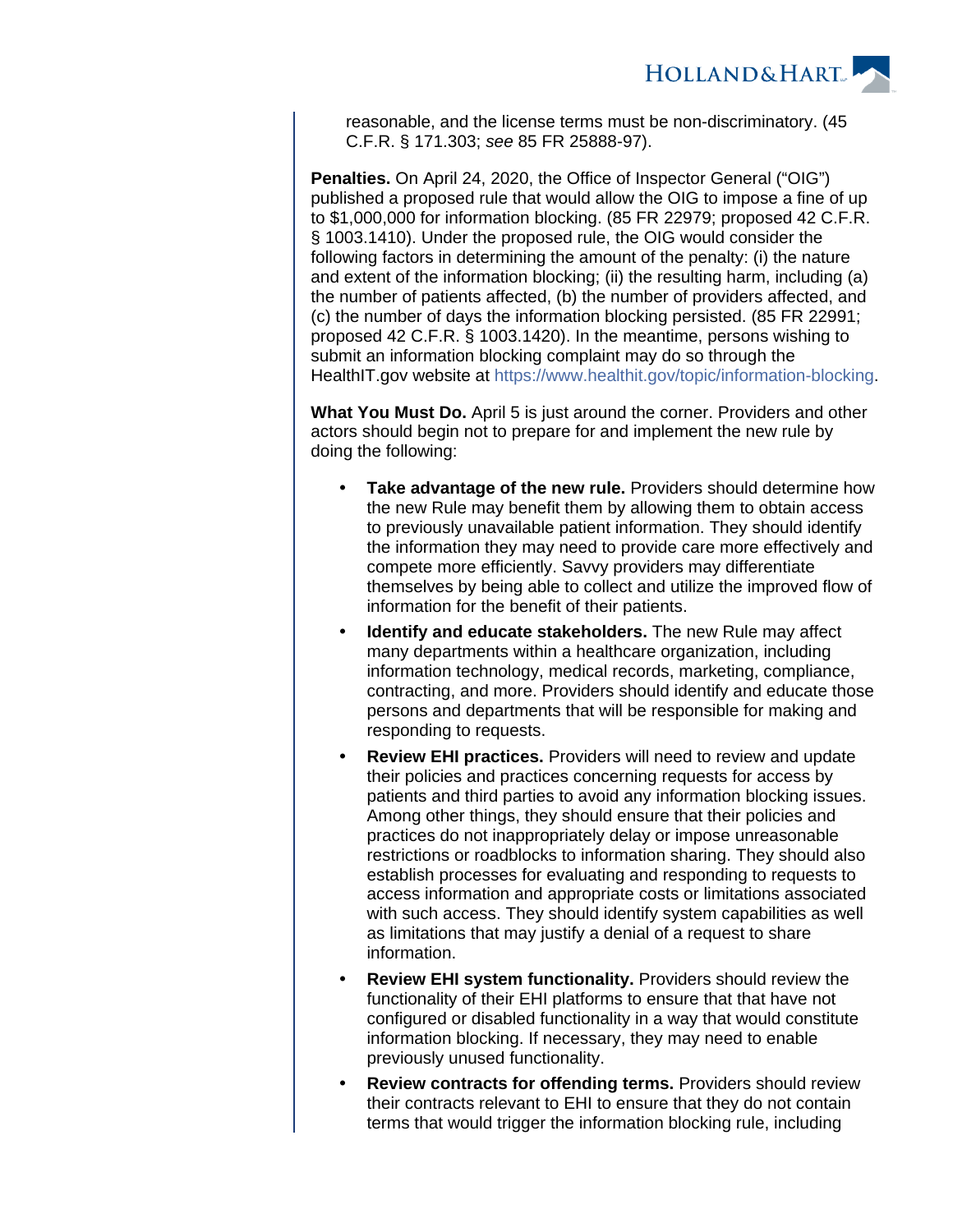**HOLLAND&HART** 

licensing agreements, software services, business associate agreements, and other EHI contracts. Providers may need to educate and push back vendors who include terms that would prohibit information sharing.

- **Respond appropriately to requests for information sharing.** When a request to access is made, providers should ensure that the request is directed to the right person—a person who understands the Rule and the EHI system's functionality—to determine whether and in what manner the Rule would apply, then ensure that a timely and appropriate response is made.
- **Watch for more guidance.** We anticipate additional guidance as well as the final enforcement rule. Providers should continue to monitor industry association bulletins and other sources for developments concerning the Rule.

<sup>1</sup>Significantly, "health IT developers" do not include healthcare providers that self-develop health IT for their own use. (45 C.F.R. § 171.102, definition of health IT developer of certified health IT). <sup>2</sup> The term 'healthcare provider' includes a hospital, skilled nursing facility, nursing facility, home health entity or other long term care facility, healthcare clinic, community mental health center … , renal dialysis facility, blood center, ambulatory surgical center …, emergency medical services provider, Federally qualified health center, group practice, a pharmacist, a pharmacy, a laboratory, a physician [including MDs, DOs, dentists, podiatrists, optometrists, and chiropractors], a practitioner [including physician assistants, nurse practitioners, clinical nurse specialists, certified registered nurse anesthetists, certified nurse midwives, clinical social workers, clinical psychologists, and registered dieticians], tribal organization, a rural health clinic, … an ambulatory surgical center, … a therapist and any other category of healthcare facility, entity, practitioner, or clinician determined appropriate by the Secretary." (42 U.S.C. § 300jj; 45 C.F.R. § 171.102).

<sup>3</sup>For health IT developers, health information networks or health information exchanges, information blocking occurs if "such developer, network or exchange knows, **or should know**, that such practice is likely to interfere with, prevent, or materially discourage access, exchange, or use of electronic health information." (45 C.F.R. § 171.103(a)(2), emphasis added).

4 "Electronic health information" ("EHI") generally means electronic protected health information to the extent that it would be part of a designated record set as defined in HIPAA, excluding (i) psychotherapy notes, and (ii) information compiled in reasonable anticipation of or for use in litigation. (45 C.F.R. § 171.102). EHI would not include information that is not individually identifiable or has otherwise been de-identified. (85 FR 25804). During the phase in period until May 2, 2022, EHI only includes the specific data elements represented in the USCDI standard adopted in § 170.213." (45 C.F.R. § 171.103(b)).

<sup>5</sup>The HHS commentary to the proposed and final Rule contain helpful examples of prohibited information blocking. (See, e.g., 84 FR 7518-21 and 85 FR 25811-18).